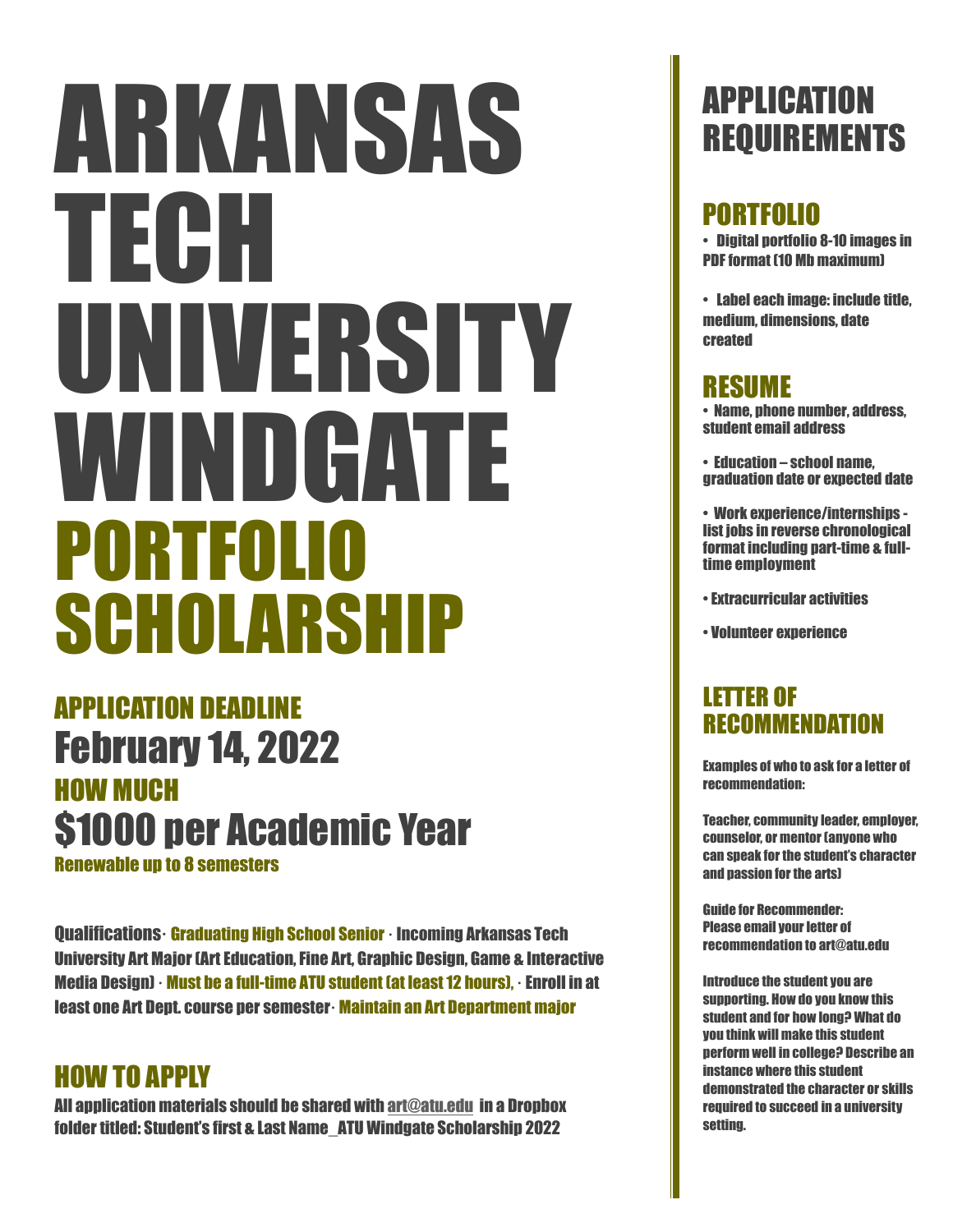# Windgate Endowed Art Scholarship Portfolio Guide

Arkansas Tech University

**Art Department**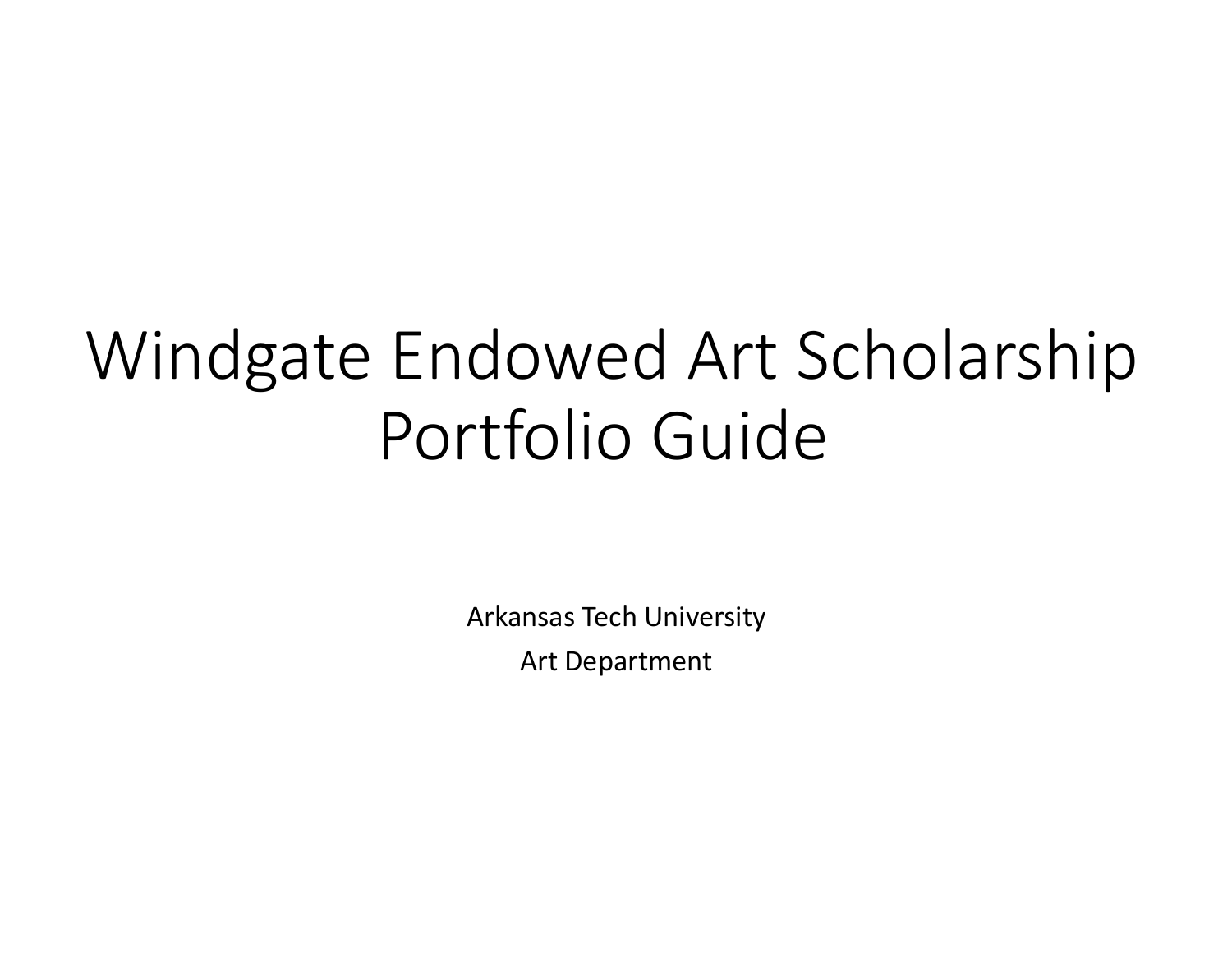# Rules

- Background
- Lighting
- Filing & Labeling
- Converting
- Resizing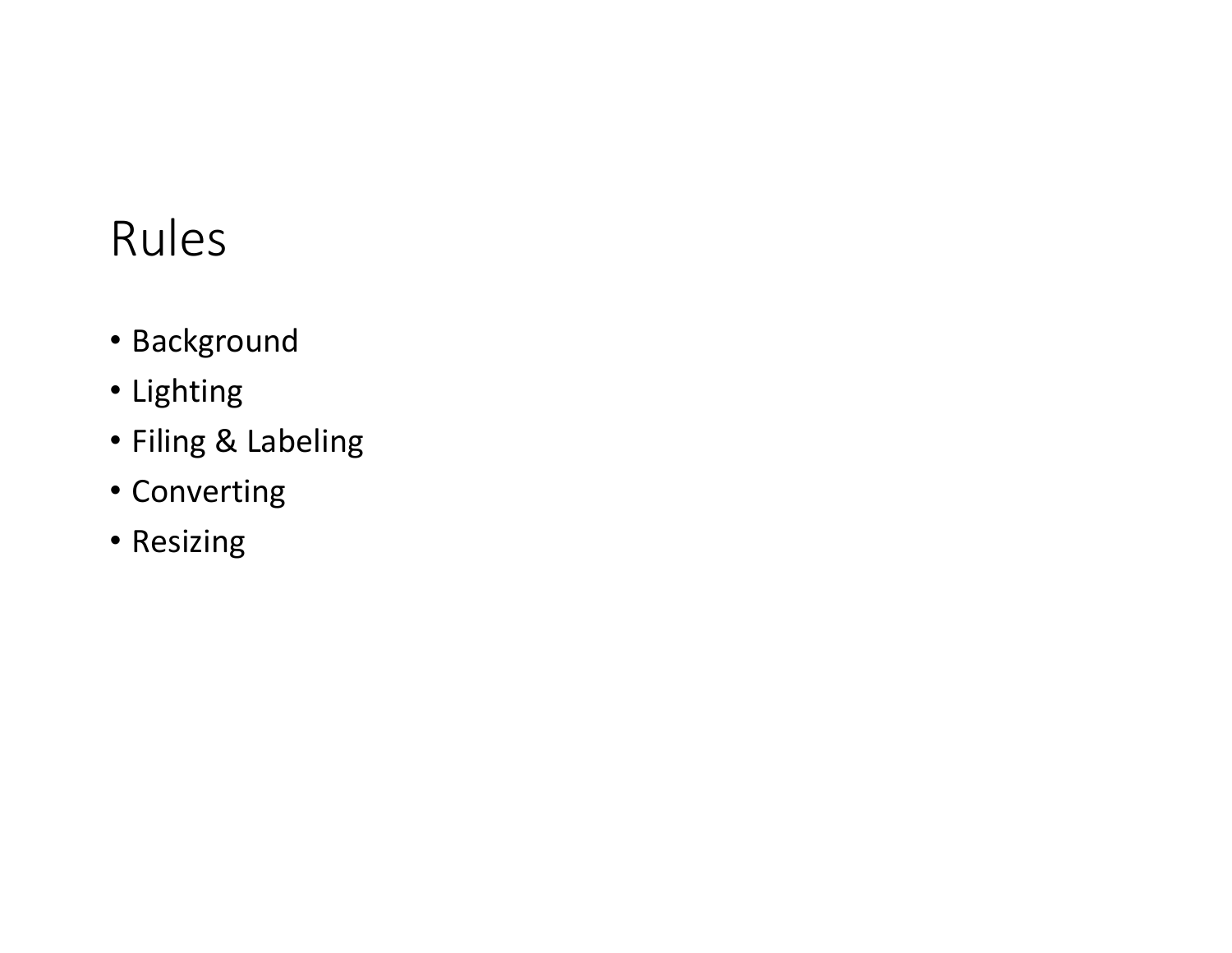Background -White, black, or grey (\*or a meaningful specific site) Remove distracting elements



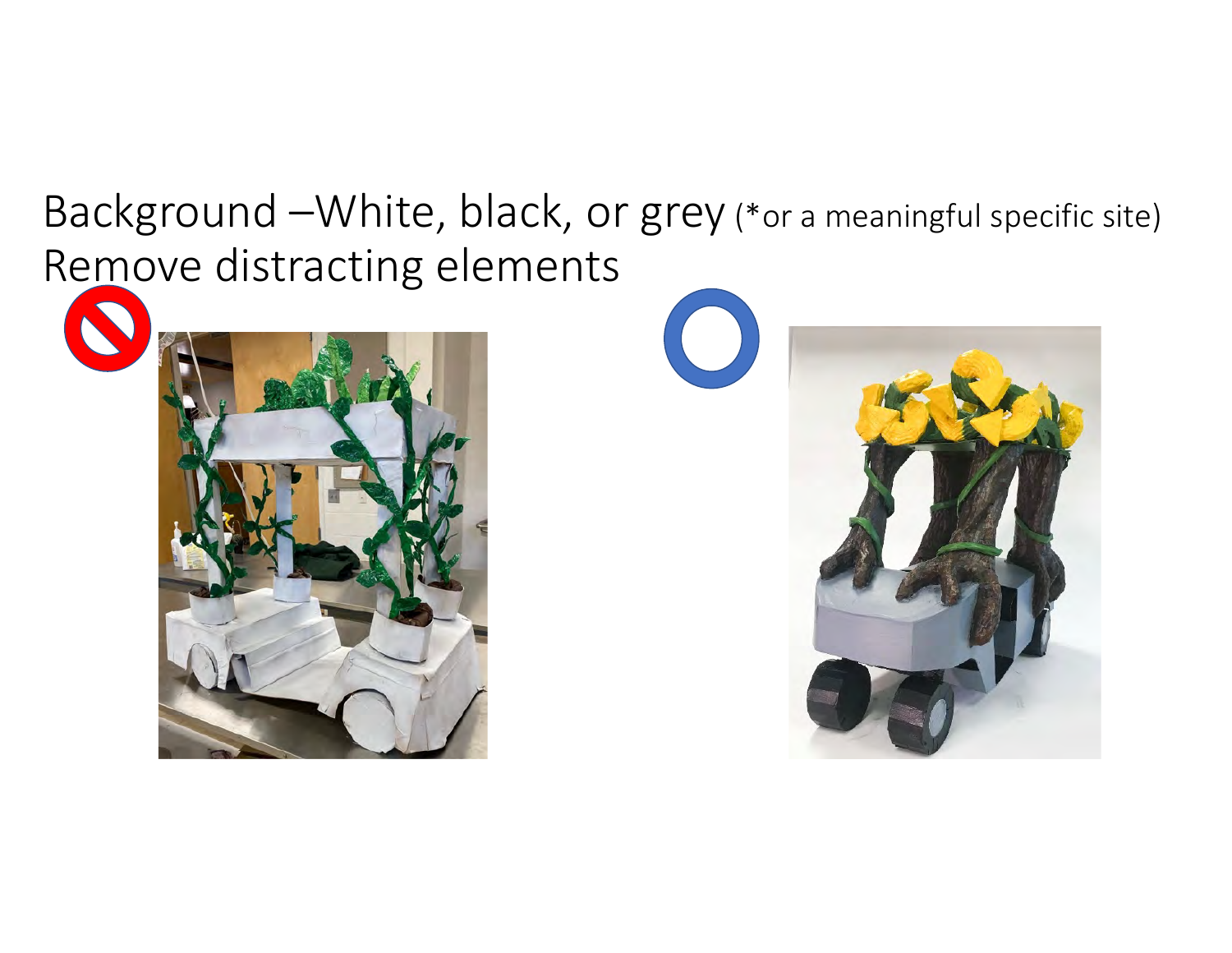# Lighting – get rid of unnecessary dark areas or spots





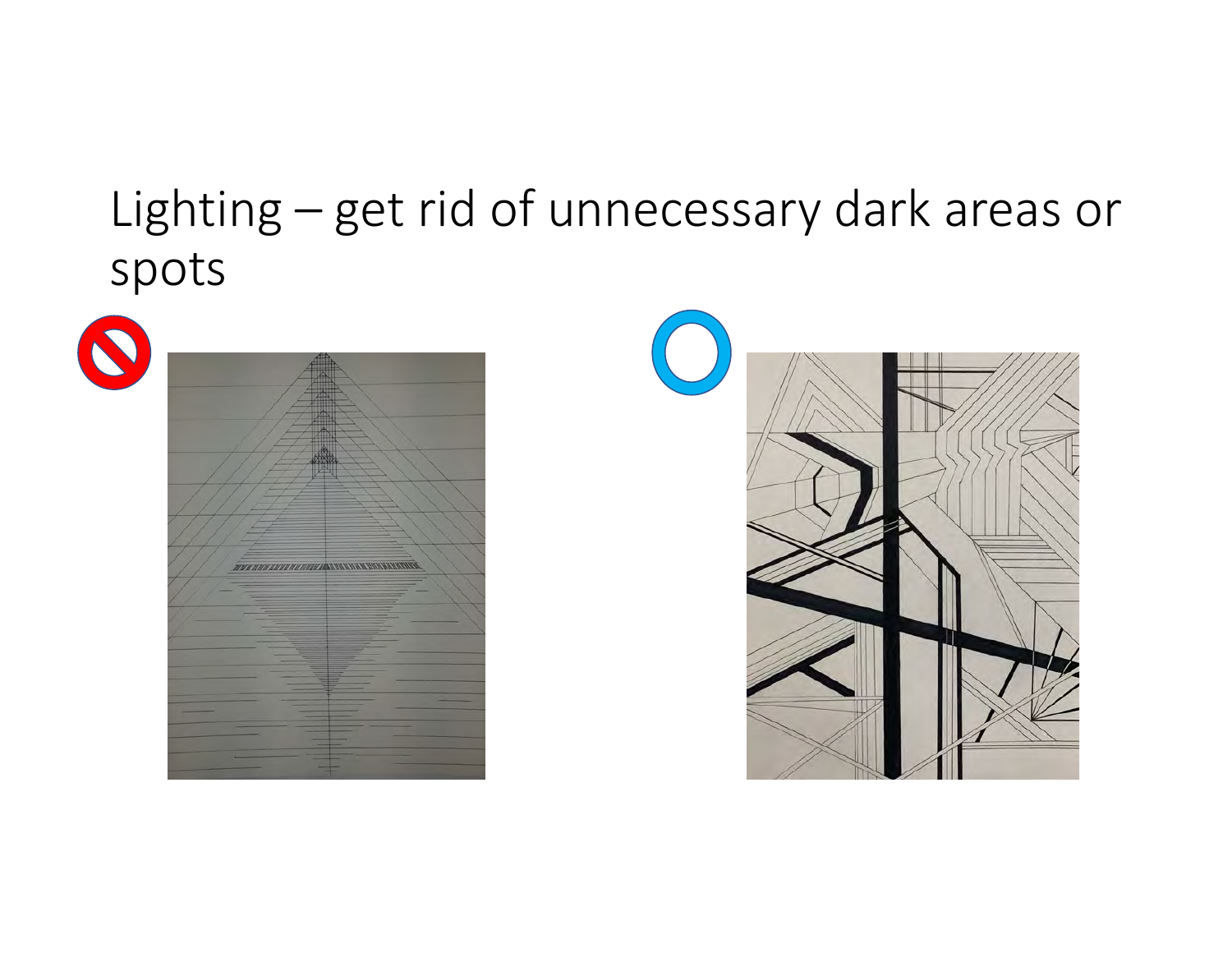# Filing & Labeling

#### **File**

A single PDF file no larger than 10 MB that includes 8-10 images with captions

#### **File name**

LastnameFirstname\_portfolio.pdf **Label**

Captions must have the information below:

- 1. Image number
- 2. Title
- 3. Dimensions \*always Height x Width (x Depth)
- 4. Medium
- 5. Year
- 6. (optional) Description \*a brief explanation of your work in 2-3 sentences



#### Image 18

Anonymous Landscape 35"H x 50"W x 40"D PLA plastic using a 3D pen and monofilament 2017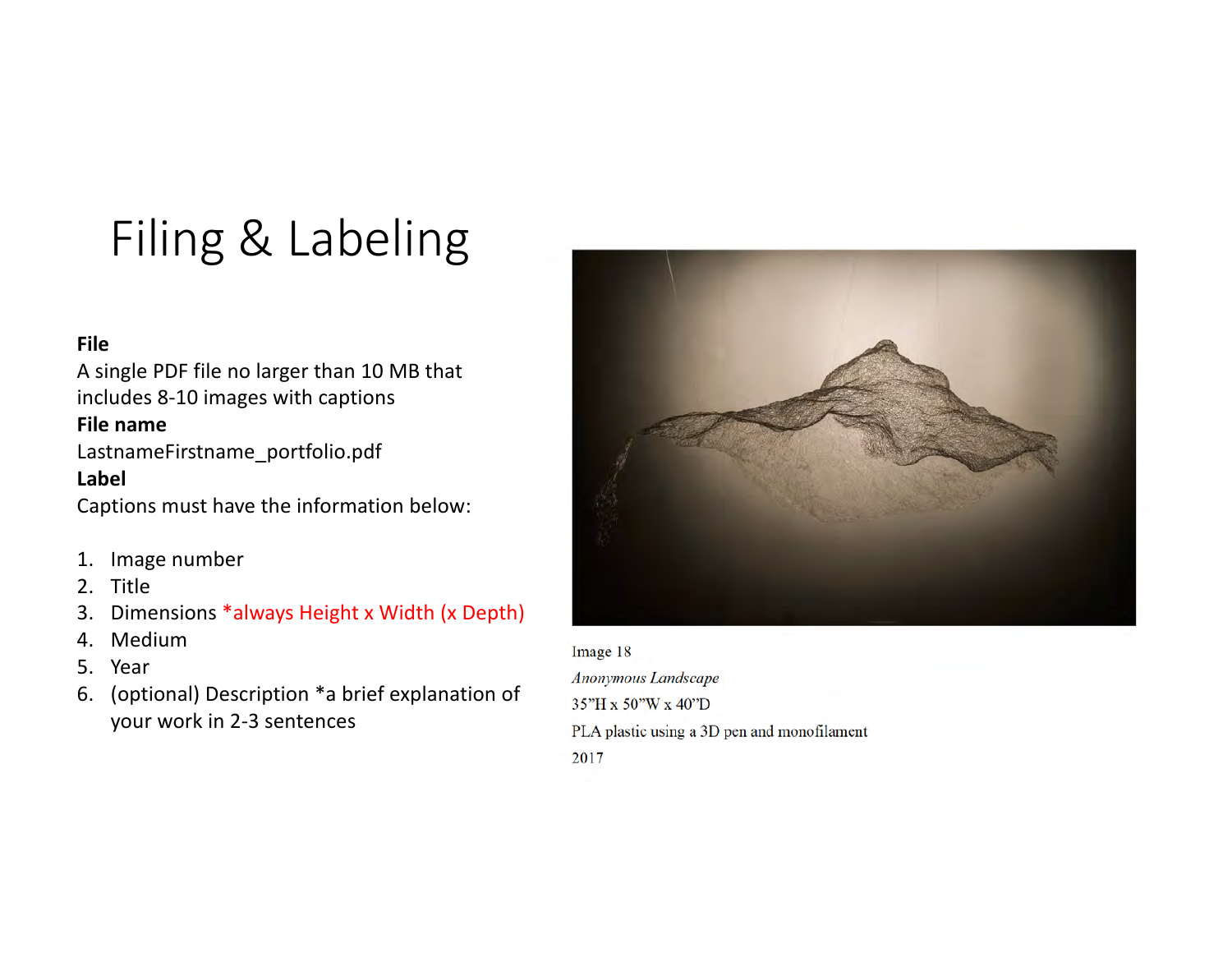# Converting -.docx or .pptx to PDF

- If you are using PowerPoint / Word
	- Go to file > Save As....
	- Name the file "LastnameFirstname\_portfolio"
	- Choose file format "PDF"



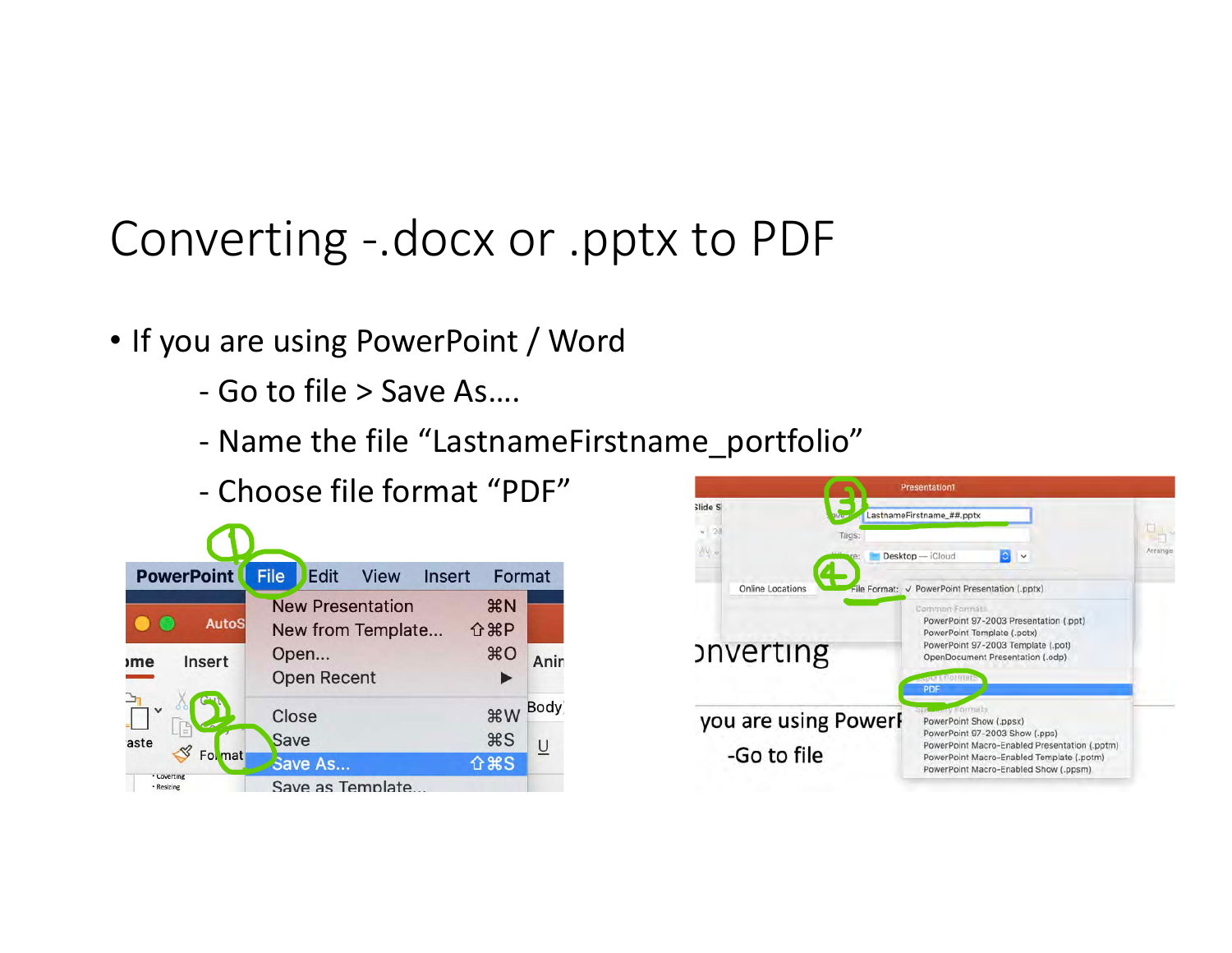# Resize - Photoshop

- If your image (jpg/jpeg file) is too large, you must resize the image file.
- If you have Photoshop software, please follow the directions below

-Open the file on Photoshop

-Image > Image Size...

-1500 -2000 pixels in the longest dimension would be good to start (but it depends on the photo quality)

-Resolution – 72ppi

-Save the file and check the file size and you keep adjust the size until it gets approximately 1MB.



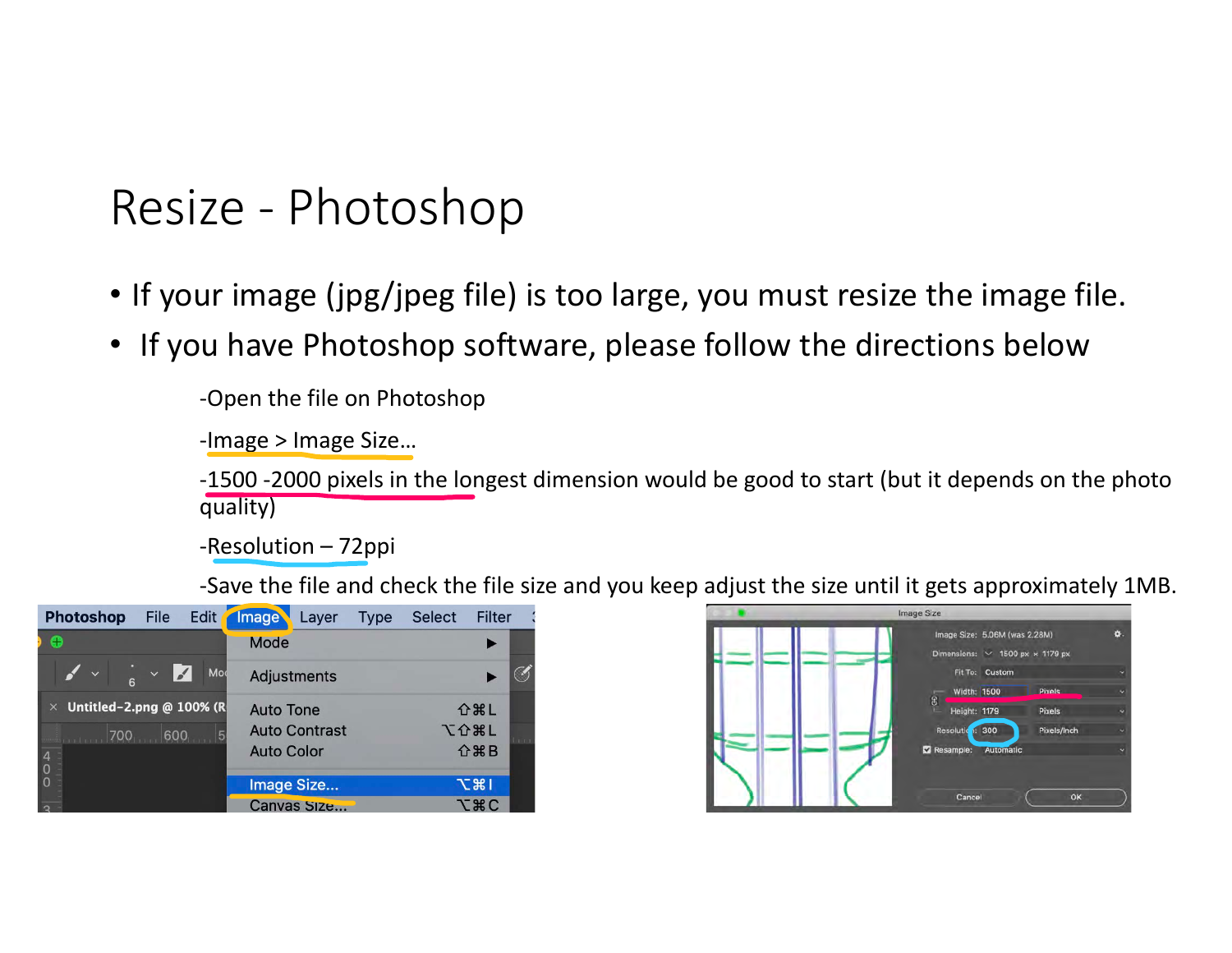# Resize – Adobe Free Online Image Resizer

- If you do not have Photoshop software, you can go to Adobe Online Image resizer: https://www.adobe.com/photoshop/online/resizeimage.html
- You can crop, touch up, and adjust image on the webpage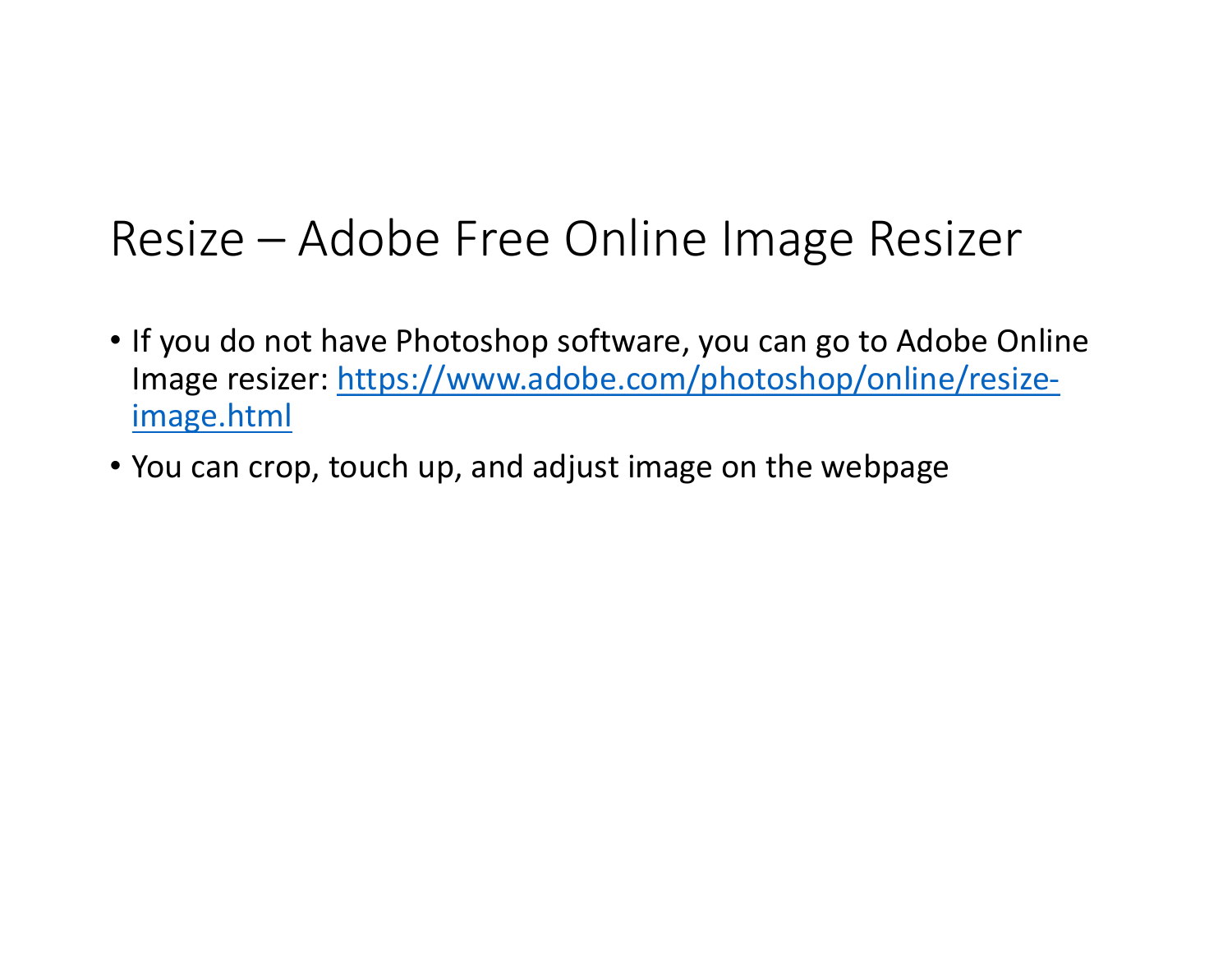# Resize  $-$  when you convert to PDF

When you convert PowerPoint or Word document file to PDF, you choose "best for electronic distribution and accessibility (uses Microsoft online service)". The file size will be reduced.

However, this option is depending on what version of software you are using.

|                         | Tags:                                                                                              |
|-------------------------|----------------------------------------------------------------------------------------------------|
|                         | <b>Breck Create</b><br>Where:<br>$\checkmark$                                                      |
| <b>Online Locations</b> | $\hat{\mathcal{L}}$<br>File Format:<br><b>PDF</b>                                                  |
|                         | Best for electronic distribution and accessibility<br>$\bullet$<br>(uses Microsoft online service) |
|                         | Best for printing                                                                                  |